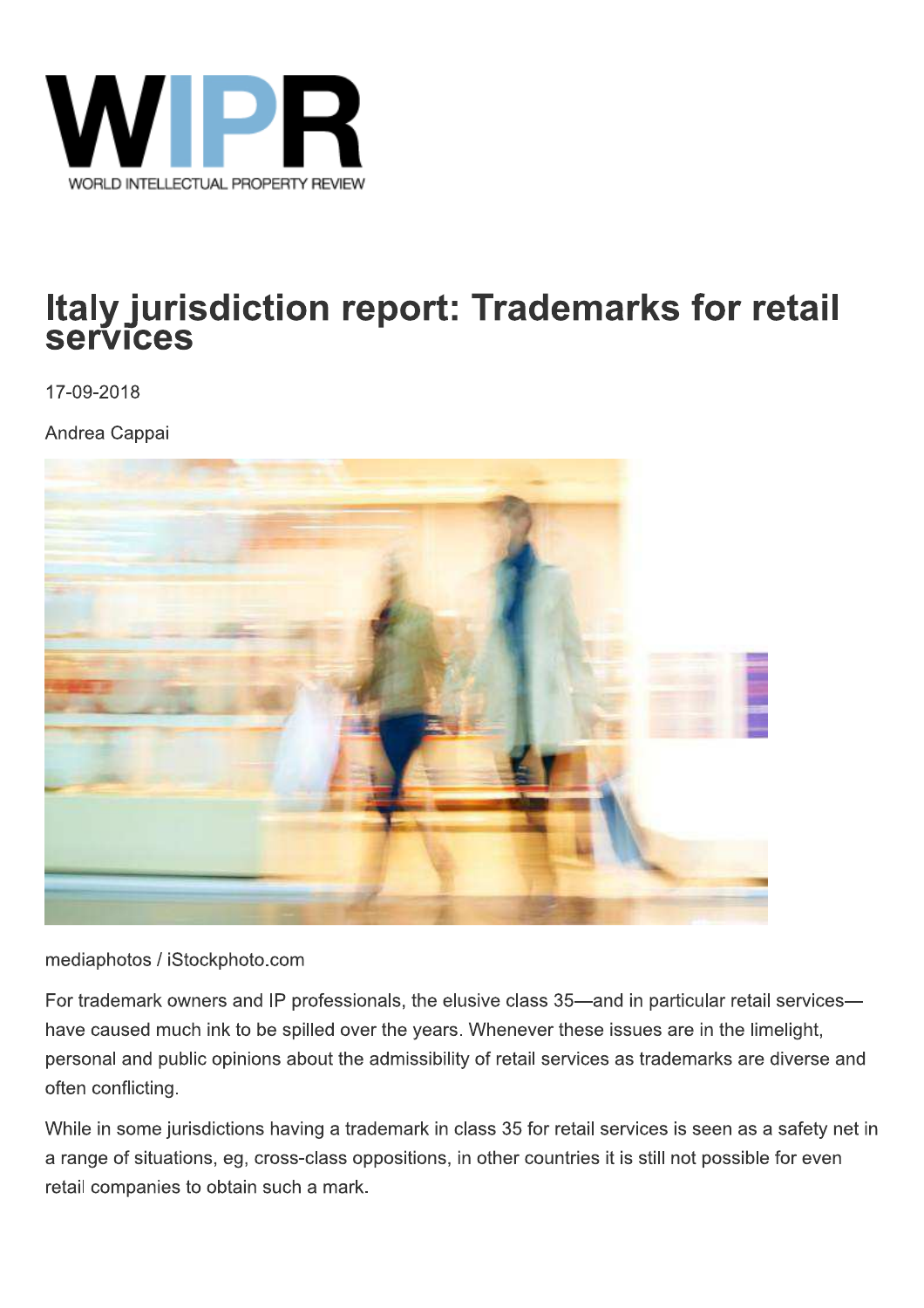IP law, and trademark law specifically, are commonly praised for their high level of harmonisation worldwide as compared to other branches of law, but retail services still have an element of uncertainty, even within the strong boundaries of the EU.

Italy has just gone through its own retail services-related drama.

It all started in 2016 when the Italian Patent and Trademark Office (UIBM) started to issue several provisional refusals for trademark applications claiming class 35. These provisional refusals were based on the principle that the mere resale of goods that are already owned by the seller, even though these are manufactured by a third party, is not a service per se, so such marks are not entitled to be identified by a registered trademark. Basically, retail services are carried out exclusively by business agents (eg. intermediaries between the manufacturer and the consumer) or by other agents.

Such an argument is perhaps confirmed by the fact that the Nice classification does not include the generic description "retail services" by itself.

## **Resilience**

This argument by the UIBM was a bombshell for the Italian IP industry. However, when faced with a potential vacuum of protection for hundreds of enterprises in the retail services industry, the Italian IP community gave a good demonstration of its resilience, with the Italian Industrial Property Consultants Institute at the helm.

It should be noted that the Court of Justice of the European Union (CJEU) had already ruled, in 2005, that a service trademark may be registered for services provided in connection with the retail trade (C-418/02, Praktiker).

"The CJEU confirmed that a retailer may obtain protection for its trademarks in respect of the services which it provides in connection with the retail trade."

That judgment was given in response to a number of questions referred by the German Federal Patent Court for a preliminary ruling on the interpretation of the Community directive harmonising national provisions on trademarks. The CJEU confirmed that a retailer may obtain protection for its trademarks in respect of the services which it provides in connection with the retail trade.